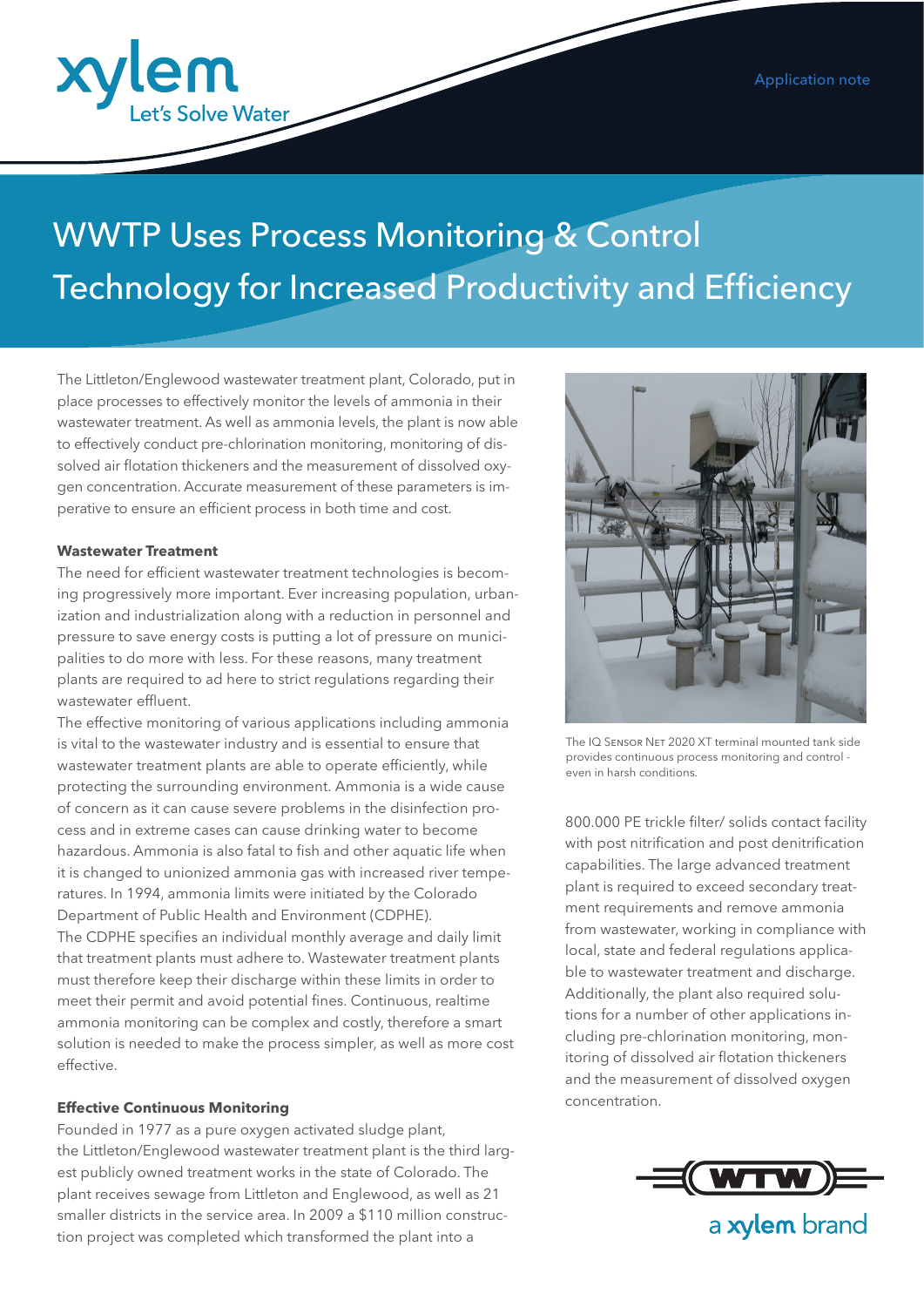

The South Platte River Basin is a mixed-use basin with mountainous terrain and urban and agricultural uses. Wastewater plants must adhere to ammonia effluent limits throughout the basin and all of Colorado. Photo courtesy USGS.

#### **Multiparameter Solution**

In order to ensure accurate measurement of these parameters, the Littleton/Englewood plant set up a procedure to find the new instrumentation it needed to meet multiple requirements. Greg Farmer, process control administrator in the plant's operations department, explains; " The dissolved oxygen models used previously were becoming increasingly outdated and were no longer suitable for use in controlling dissolved oxygen levels in the aeration basins." Various products were assessed for their suitability for monitoring oxygen levels while increasing productivity, with each type was tested side by side.

The IQ SENSOR NET 2020 XT system provided the most accurate results and involved the least amount of operator over-sight. The system allows the plant to customize its analytical measurements and enables the facility to incorporate any combination of up to 20 sensors into one sensor network which communicates directly with the plant's internal computerized control system. The plant now utilizes an system-wide solution to manage its multiple sensor network allowing the facility to 'keep on growing', adding more sensors as and when needed. Implementation of the system at the facility has enabled the plant to undertake a wide variety of different applications using a single system, offering highly economical operation, and providing minimal total cost of ownership.

## **Applications**

As a result of the plant's investment in new technology it can now utilize one system for multiple needs, including the following.

#### *Centrate Return Ammonia*

By continuously measuring the amount of ammonia in the aeration basin, the team is able to monitor the contribution of ammonia from the return of anaerobic sludge dewatering centrate to the aeration basin. An ammonia concentration target is entered into the SCADA system and the centrate pump output is varied to attain the desired concentration in the aeration basin.

By monitoring and controlling the amount of ammonia present, the ammonia loading to the nitrification process is kept within target ranges, which improves efficiency in the conversion of ammonia into nitrate.

#### *Pre-Chlorination Disinfection*

One of the most important advantages of the IQ SENSOR NET for the plant are the benefits that arise during disinfection. Chlorination of wastewater provides the disinfection necessary to protect the receiving stream and downstream users. Greg explains, "A certain ratio of ammonia to chlorine must be maintained for this process to work most efficiently."

The ammonia concentration prior to disinfection is monitored using the selected sensor, with the value being fed into the SCADA system and compared to the desired ammonia concentration setpoint.



An IQ SENSOR NET dissolved oxygen sensor deployed directly in the aeration basin for continuous monitoring and control of aeration.

The collated information is used to vary the output of pumps that can bypass a flow of ammonia rich secondary effluent around the nitrification process, thereby maintaining the desired ammonia setpoint and maintaining the critical ammonia to chlorine ratio. The technology ensures that the chlorination process works and guarantees that the plant achieves very low fecal coliform levels while also keeping ammonia levels at a minimum.

=C<del>WTW</del>)=" | WWTP Uses Process Monitoring & Control Technology for Increased Productivity and Efficiency 2/3